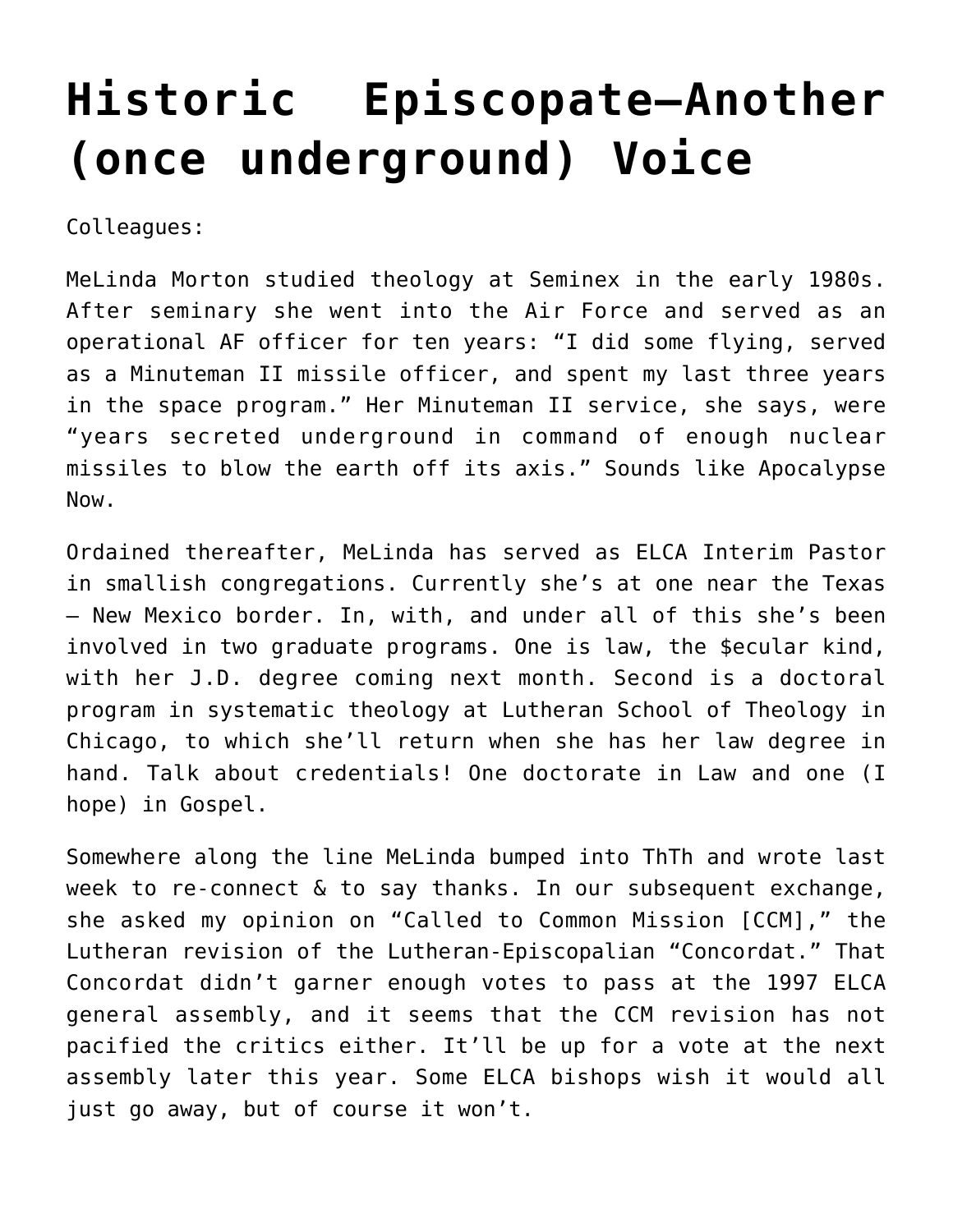Even efforts by veteran Episcopal dialogist and Concordat author, J. Robert Wright, in Lutheran publications–DIALOG (Winter 1999) and LUTHERAN PARTNERS (March/April 1999)–do not palliate the perturbed. In a whimsical parenthetical line Wright puts his finger, I think, on the deep background beneath the dilemma, the truth behind the trauma. He says: "After all, there are probably as many different definitions of the historic episcopate among Episcopalians as I have encountered definitions of justification among Lutherans!" If neither side has consensus within its own ranks for the gift it claims to bring, what does full communion amount to? What do numbers mean regardless of which way the vote goes?

Back to MeLinda. Well, I didn't have anything "new" on the CCM to pass on to her, so I pulled up ThTh 17 (Sept. 10, 1998) and sent that. Its title: "The Historic Episcopoate [HE] and Justification by Faith Alone [JBFA]." Should you wish to see it, GO TO the Crossings web page www.crossings.org

## After reading ThTh 17, here's what MeLinda wrote back:

*Dear Prof. Schroeder:*

*Thank you for your kind response. I paid enough attention during my days at Seminex to fairly well predict your theological critique.I have considered at length the HE as it relates to "order" within the institutional church; in particular matters such as you raise [when you say] the following:*

*7. "Episcopoi" as overseers–even in the NT usages of that term–are misread, I think, when we link them to what the word "bishop" has become in today's church, also in our ELCA. Nowadays it regularly signals a "legal" (I'm not saying legalistic) magisterium of some sort, an "authority over"*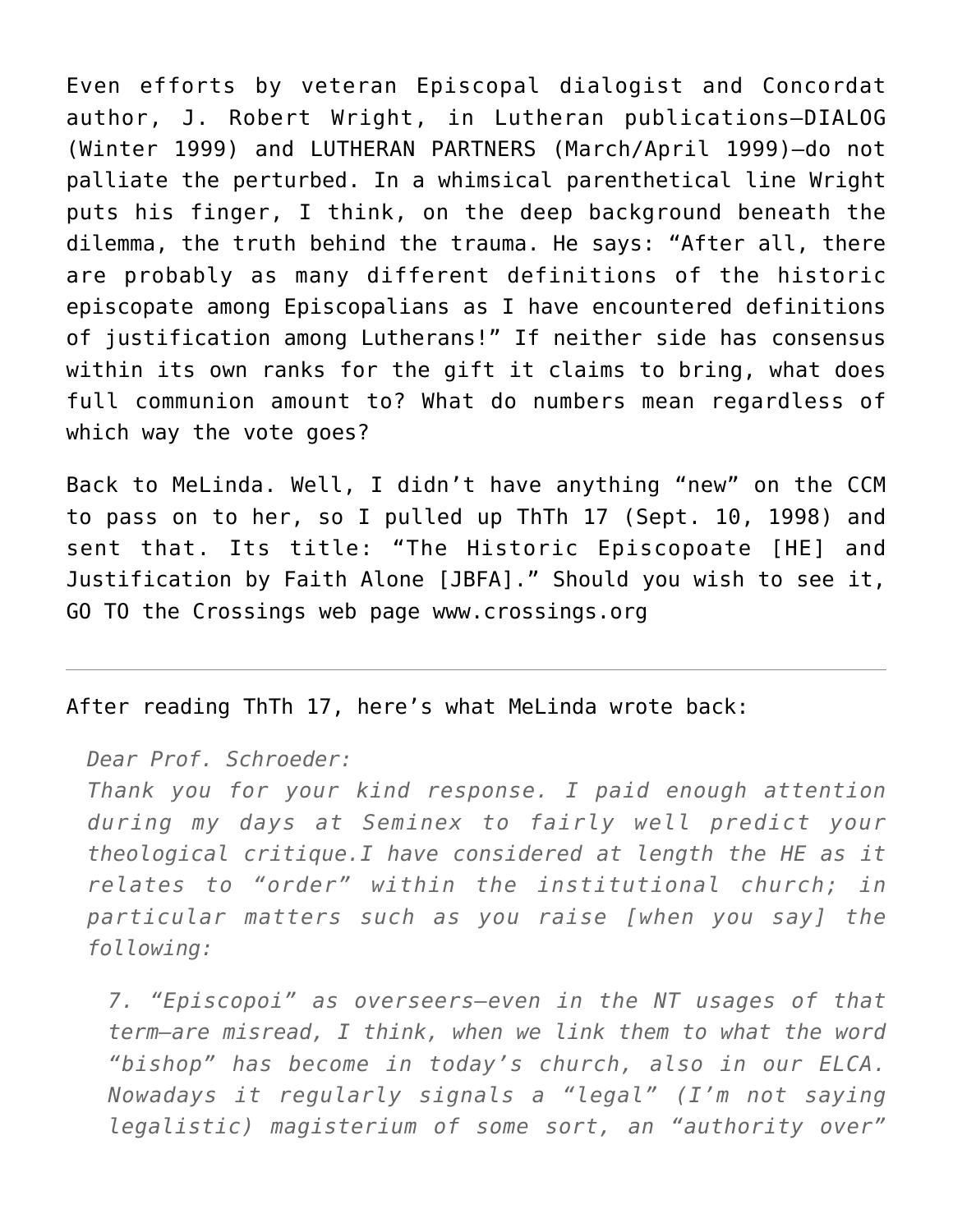*congregations, doctrine, pastors, policies, finances, etc. Thus it's already suspect ala JBFA hermeneutics. Why? Because the law, whether canon law, even God's law–by definition–can never "guarantee" the Gospel.*

*So the question becomes; What then is the function of this "legal" ecclesial ordering? By what positivist amenity does it commend itself to application? Does it operate in some effective manner to stay hands of evil; to assure, if not grace, then justice?*

*The institution of church does, most surely, employ law; and rightly so. The church is not immune from the necessity of "ordering." The issue of course is the relationship between that "ordering" for the sake of the institution and the proclamation of Gospel which is essential to the very existence of church; the boundary of the former seems appropriately set by the free expression of the latter.*

*So we return again to the question; Does the ordering exercised in the application of HE operate in some effective manner to stay hands of evil; to assure, if not grace, then justice?*

*I think we misstep by overextending our specifically historical reflections of HE. Whatever nostalgic comfort we may obtain from surveys of early church structure or Euro/Swedish ecclesial systems, such examples are significantly abstracted from the contemporary institutional environment.*

*Perhaps the real questions here are not questions of cozy heritage and sturdy orthodoxy, but of power.*

*I appreciate the vision that sees "apostolic succession [as] missionary continuity, not the passing on of magisterial management." However, our contemporary hierarchical expressions*